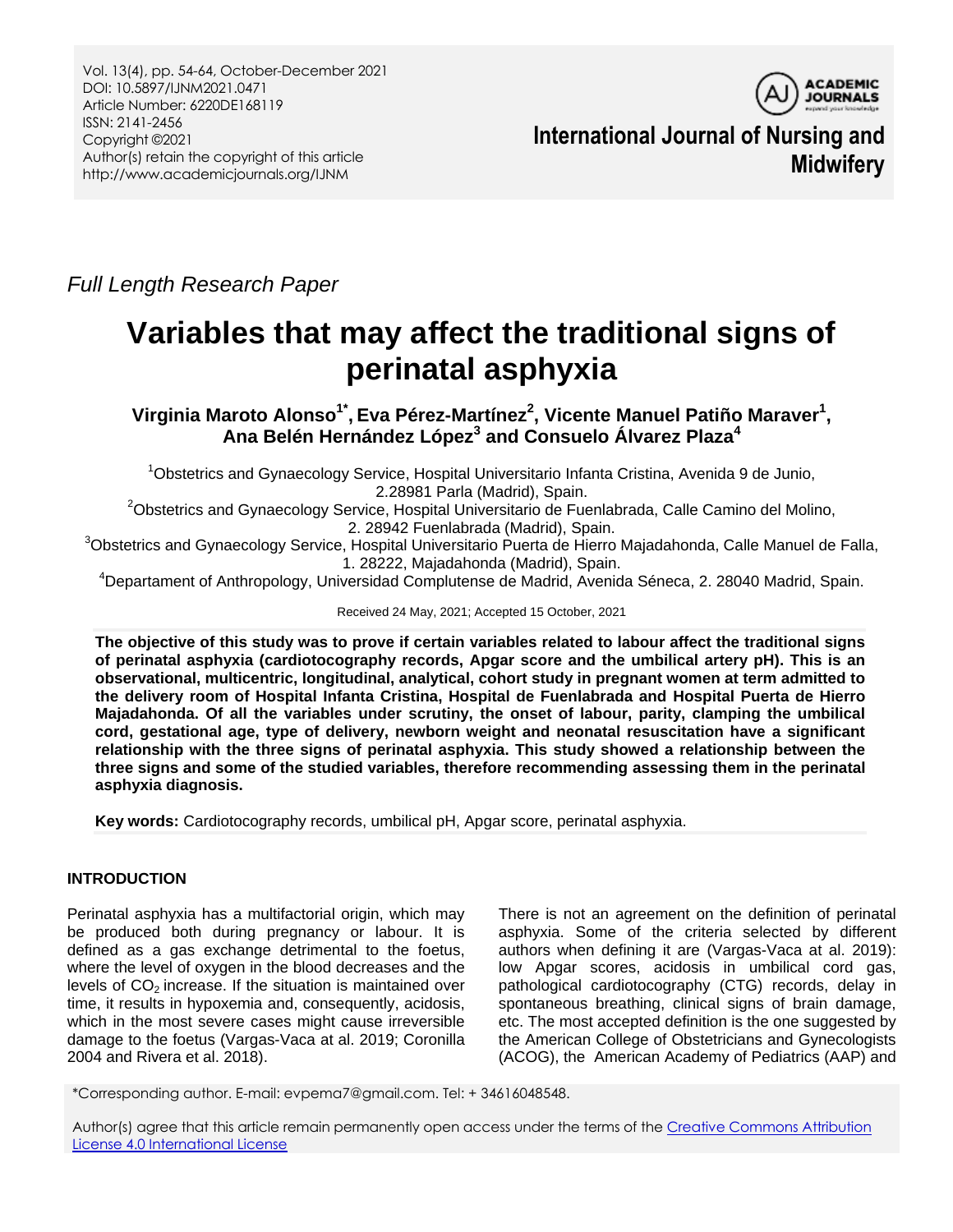the Committees on Maternal - Fetal Medicine and Fetus and Newborn which determined the 4 criteria that must occur so that the perinatal asphyxia can be considered the cause of neurological deficit (all of the following items must appear) (Coronilla, 2004; Cullen and Salgado, 2009; Lombardía and Fernández 2001; García et al., 2008) intense metabolic or mixed acidaemia (pH< 7.00), persistence of an Apgar score 0-3 over 5 min, immediate neonatal neurological sequelae and multi-organ system dysfunction in the immediate neonatal period.

As it has already been mentioned, the neonatal and obstetric indicators, such as the Apgar score, the umbilical artery pH and the foetal monitoring or cardiotocography are essential when diagnosing neonatal asphyxia. Their results may be affected by certain variables, such as gestational age, parity, newborn weight, using epidural analgesia, the type of labour, how the labour begins, the type of neonatal resuscitation, and cord clamping.

The maternal age might modify the results of the perinatal asphyxia signs since it has been proven that pregnant women over 35 have further perinatal and obstetric complications (Chamy et al., 2009). The same thing happens with the gestational age at the moment of birth, when pathological CTGs tend to be more frequent in advancing gestational age, and the Apgar scores lower in preterm labour (Chamy et al., 2009; González 2008 and Martínez 2008).

The onset of labour might be spontaneous or induced, following medical advice, when the benefits of terminating pregnancy for the mother and the foetus outweigh the potential benefits of continuing it. It leads to two different situations that might result in variations on the type of CTG as well as in the outcome of the other two tests.

Using epidural analgesia has been related to foetal head malposition, temperature increase, prolonged labour, more frequent use of oxytocin, an increasing number of instrumental deliveries, higher pH values in the umbilical cord, a growing need of neonatal resuscitation and non-reassuring foetal heart rate patterns, which shows its influence in the signs of perinatal asphyxia (Aguilar et al., 2008).

Parity refers to the number of pregnancies a woman had that have resulted in the birth of an infant weighing over 500 g after 20 weeks of gestation. During the second stage of labour, the Spanish Society of Obstetrics and Gynaecology (SEGO, 2008) reports that the standard duration in nulliparous women is up to 3 h, and 2 h in the case of multiparous. With epidural analgesia, these limits increase up to 4 h for nulliparous and 3 for multiparous. By this token, parity might modify the types of CTG and the perinatal results, since the labour duration is usually different based on the number of previous pregnancies.

One of the variables most likely to influence the

perinatal results is the type of labour, because, depending on how the labour develops, newborns adapt better or worse to extrauterine life. Regarding the type of cardiotocography record, it would determine the type of labour, bearing in mind that non-reassuring records involve more instrumental deliveries and caesarean births.

The moment of umbilical cord clamping after birth is important because this technique is not done uniformly by all the professionals. It can be done in two different ways: early clamping, immediately after birth; or delayed clamping, when the cord has stopped beating or 2 to 3 min after birth. Either technique might affect the pH values, since, in the case of delayed clamping, the umbilical circulation keeps on providing oxygen, which both expands the blood volume and corrects the pH. That is why, this variable should be taken into account (Tomé et al., 2016; Rabe et al., 2019; Rodríguez et al., 2016; Juanes and Toledo, 2013; Rincón et al., 2014).

The new born weight at the moment of birth is considered normal between 2500 and 4000 g for term pregnancies. Foetuses with intrauterine growth restrictions might experience complications during the neonatal period, such as breathing difficulties, polycythemia, perinatal asphyxia, etc. Likewise, macrosomic foetuses are more likely to suffer obstetric trauma and intrapartum asphyxia (Cleberson et al., 2014).

Neonatal resuscitation is a set of therapeutic measures aimed at restoring and monitoring human vital signs. This variable would be the one closer to the three signs studied in here, because, depending on the neonatal results, newborns will require one type of resuscitation or another one in order to adapt to extrauterine life (Domínguez, 2016; Cardiopulmonary Resuscitation Group of the Spanish Society of Neonatology, 2004).

The objective of this study is to document how the aforementioned variables can affect the results of the traditional perinatal asphyxia signs, so that, if their relationship is confirmed, they are taken into account in the diagnosis, since perinatal asphyxia is one of the most worrying problems for professionals specialising in obstetrics, paediatricians and society in general.

#### **METHODOLOGY**

An observational, multicentric, longitudinal, analytical, cohort study was conducted. Every cohort comprises a fraction of the population under study which has one of the registry types according to the record classification guidelines suggested by SEGO that take place in the second stage of labour to assess the results of the aforementioned variables.

Each cohort consists of one of the types of recordings that take place during the delivery period to assess the results of the Apgar test, the umbilical artery pH and the neonatal resuscitation required by the newborn at the time of birth. The interpretation of the RCTG was performed in each hospital by a volunteer midwife with at least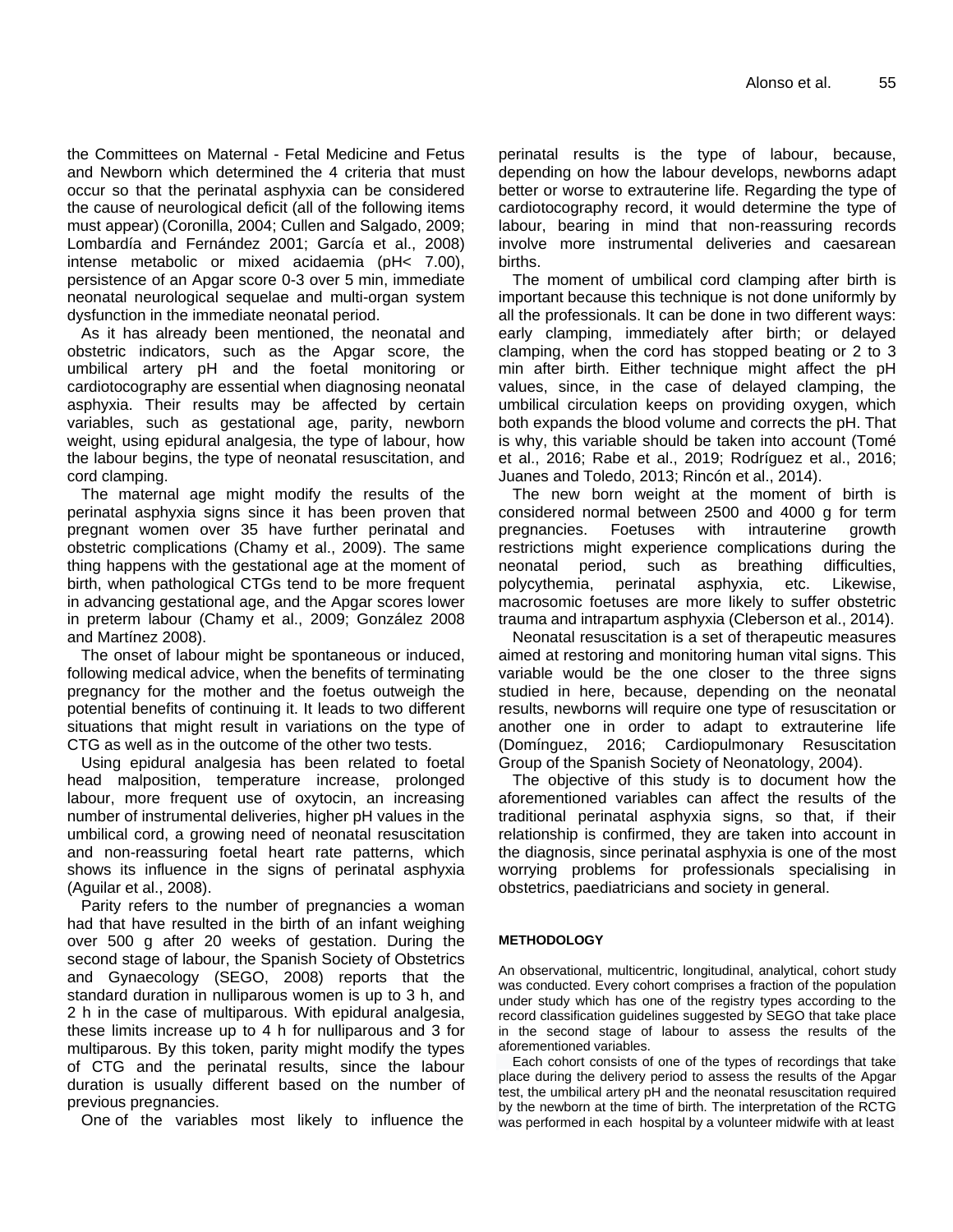5 years' experience in the delivery area of that hospital under the instructions provided by the principal investigator, and test periods were carried out to check that the collection and interpretation conformed to the study methodology according to the SEGO classification, recording the results on the data collection sheet designed specifically for this study, where the rest of the variables studied were also recorded.

It is a multicentric study carried out in three hospitals of the Community of Madrid. According to their activity, number of beds, technology, human resources, cases dealt with and portfolio of services, they are classified into low, medium or high complexity. Therefore, one hospital within each complexity range was selected: the *Hospital Puerta de Hierro* has high complexity; the *Hospital de Fuenlabrada*, medium complexity; and the *Hospital Infanta Cristina*, low complexity, because the authors of the study work in these hospitals.

The study population comprises pregnant women admitted to the delivery room of the three hospitals and who met the following inclusion criteria: pregnant women at term (>37 weeks until 42 weeks) with a minimum CTG period of 20 min during the second stage of labour. Women with one of the following conditions were not considered as candidates: records below 20 min of CTG, out-ofhospital deliveries, multiple pregnancies, preterm labours (<37 weeks), death before birth and pregnancies where data loss hampers comparison with the rest of the sample.

The sample size was worked out based on the total number of deliveries in every hospital in 2014, as well as the pH of umbilical cord in newborns, with a 95% confidence level for a maximum permissible error of 0.8%, using Epidat version 4.2. Hence, it was considered that every hospital needed the following records:

(1) Hospital Infanta Cristina with a total of 1814 deliveries: 110 records.

(2) Hospital de Fuenlabrada with a total of 2297 deliveries: 139 records.

(3) Hospital Puerta de Hierro with a total of 3351 deliveries: 203 records.

Convenience sampling was carried out to complete the required number of records in each hospital from January 2014 to October 2014, following approval by the ethics and research committees of the three hospitals.

The variables under study were collected the following way:

(1) Type of CTG (normal, suspicious and pathological, according to the classification by SEGO)

(2) Maternal age

(3) Type of delivery (eutocic, instrumental and non-elective caesarean)

(4) Newborn weight

(5) Apgar score

(6) Type of neonatal resuscitation (0 or no resuscitation, I or removing secretions, II or applying indirect oxygen, III or providing intermittent positive pressure, IV or intubation, and V or administering medication)

(7) Spontaneous or induced onset of labour

(8) Parity

(9) Arterial pH of the umbilical cord

(10) Weeks of gestation at the moment of birth

(11) Use or lack of use of epidural analgesia

(12) Umbilical cord clamping

(13) Type of hospital.

The data obtained was stored in the electronic database Microsoft Excel 2010 and it was analysed later using the statistical package SPSS (Statistical Package for Social Sciences, version 22.0 for

Windows) (Statistical Package for Social Sciences 2010). In all cases, it was analysed beforehand if the relationships existing among the variables depended on the type of hospital. A p-value equal to or less than 5% (p≤0.05) was considered significant.

In relation to descriptive statistics, qualitative variables were expressed as percentages and numerical quantification, while quantitative variables were expressed as mean and standard deviation (SD).

In the multivariate analysis, to study the relationship between a quantitative variable and one or more qualitative variables, an analysis of variance was performed and when a relationship was obtained between both variables, it was analysed using the Bonferroni multiple comparisons method. To study the relationship between a non-normal quantitative variable and a qualitative variable, non-parametric tests were used (Mann-Whitney test, Kruskal-wallis test, Spearman correlation test).

In the case of two qualitative variables, the Chi-Square test, Fisher's test and logistic regression were used.

Finally, for the analysis of two quantitative variables, linear regression was used.

In all cases it was previously analysed whether the relationships found between the variables depended on the type of hospital by means of regression models (linear regression, logistic regression and analysis of variance) with hospital interactions or by means of the Cochran-Mantel-Haenzel test.

Regarding the ethical considerations, the study complied with the International Legislation on Data Protection and the current Spanish legislation (Organic Law 3/2018, of 5th December, on the Protection of Personal Data and guarantee of digital rights, Official Gazette of the Spanish State 294 of 06/12/2018) (Protection of Personal Data and guarantee of digital rights 2018). It was also approved by the Ethics and Research Committees of the three hospitals where it was implemented.

#### **RESULTS**

The descriptive analysis of the sample provided us with a total of 452 CTGs, being 54.5% of them normal, 31.4%, suspicious, and 14.2%, pathological. The average maternal age was 31.3 (SD 5.5.) and the average weeks of gestation were 39.2 (SD 1.2). Parity was 54.4% nulliparous, 35.6% primiparous, 6.9% secondiparous, 2.2% with three deliveries and 0.9% with four.

Regarding the type of delivery, 69% were eutocic, 16.2%, instrumental; and 14.8%, caesarean. The umbilical cord was clamped early in 74.6% of the deliveries and was delayed in 25.4% of the cases. The onset of labour was spontaneous in 53.3% of women and induced in 46.7%. Pregnant women who opted for epidural analgesia were 90.5%, whereas 9.5% used another type of analgesia or no analgesia at all.

As far as the newborns are concerned, their mean weight was 3260.7 g (SD 447.4). 81.2% did not require any resuscitation manoeuvres; 11.7% needed resuscitation type I; 5.5% resuscitation type II; 0.9% resuscitation type III; and 0.7% resuscitation type IV. The average umbilical artery pH was 7.26 (SD 0.09), the Kolmogov-Smirnov test was performed to check for normal distribution, and the Apgar scores at 1 min after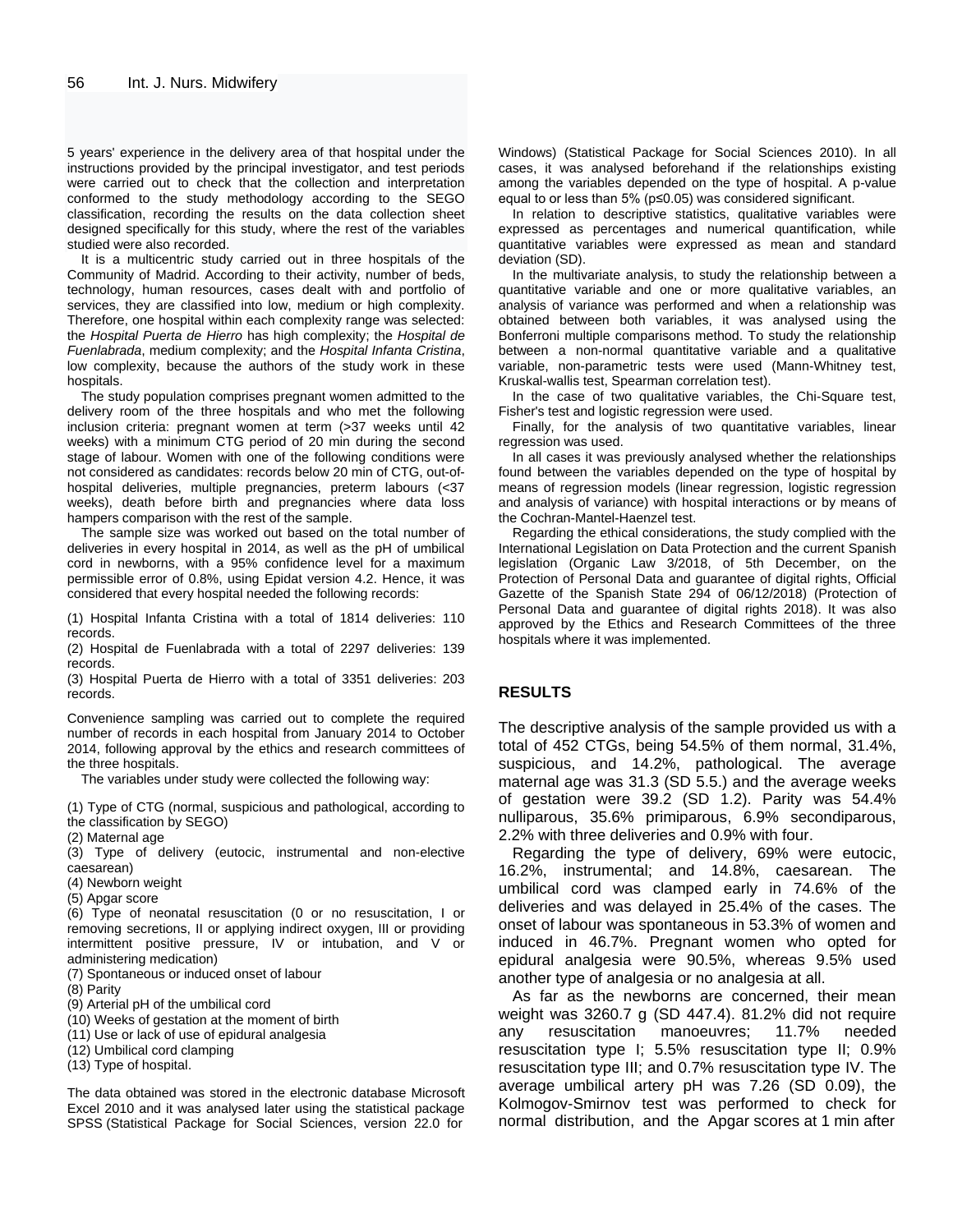| Maternal age and gestational age<br>in the three hospitals |                    | Maternal age | <b>Gestational age</b> |
|------------------------------------------------------------|--------------------|--------------|------------------------|
| Infanta Cristina<br>Hospital                               | N                  | 110          | 110                    |
|                                                            | Media              | 30.6         | 39.2                   |
|                                                            | Minimum            | 15           | 37                     |
|                                                            | Maximum            | 39           | 41                     |
|                                                            | Standard deviation | 4.332        | 1.252                  |
|                                                            | I.C. at $95%$      | 29.8-31.4    | 38.9-39.4              |
| Fuenlabrada<br>Hospital                                    | N                  | 139          | 139                    |
|                                                            | Media              | 31.8         | 39.4                   |
|                                                            | Minimum            | 18           | 37                     |
|                                                            | Maximum            | 42           | 41                     |
|                                                            | Standard deviation | 4.618        | 1.087                  |
|                                                            | I.C. at 95%        | 30.9-32.6    | 39.2-39.6              |
| Puerta Hierro<br>Hospital                                  | N                  | 203          | 203                    |
|                                                            | Media              | 31.4         | 39.2                   |
|                                                            | Minimum            | 17           | 37                     |
|                                                            | Maximum            | 41           | 41                     |
|                                                            | Standard deviation | 6.371        | 1.237                  |
|                                                            | I.C. at 95%        | 30.6-32.3    | 38.9-39.3              |

**Table 1.** Maternal and gestational age in the three hospitals studied.

birth stated that 96.2% of newborns did not have neonatal depression at the moment of birth; 3.1% had moderate depression and 0.7% a severe one. At 5 min after birth, 99.6% of the newborns did not have neonatal depression and only 0.4% had moderate depression.

When analysing the results of the three hospitals with respect to the type of GTCR, the most frequent were normal registrations at both the Hospital de Fuenlabrada and the Hospital Puerta de Hierro, while at the Hospital Infanta Cristina the most frequent were suspicious registrations.

The maternal and gestational age of the study participants is shown in Table 1, with the largest group in the three hospitals being nulliparous followed by primiparous women.

In all three hospitals the most frequent type of delivery was euthecological. In the Puerta de Hierro and Fuenlabrada hospitals there were practically equal proportions of instrumental deliveries and caesarean sections, while in the Infanta Cristina Hospital the percentage of caesarean sections was lower than that of instrumental deliveries. Early umbilical cord clamping was most frequent in all hospitals.

The onset of labour was mostly spontaneous in all three hospitals, although the difference was minimal with respect to induction, the difference being somewhat more marked in Hospital Puerta de Hierro. With respect to the use of epidural analgesia versus other types of analgesia or no analgesia, the Hospital Infanta Cristina was the hospital where the least epidural analgesia was administered.

The mean umbilical artery pH was very similar in the three hospitals shown in Table 2.

Regarding the variables studied in the newborn, the mean weight was very similar and few resuscitation manoeuvres were required in all hospitals. Most of the newborns presented absence of neonatal depression with scores above 8 in the Apgar test performed at one minute of life, indicating a good prenatal evolution in all three hospitals.

The multivariate analysis revealed that maternal age and epidural analgesia do not have a statistically significant relationship with any of the three signs under study. However, the onset of labour is related to the CTG type, regardless of the type of hospital, showing that pregnant women with a normal CTG are 2.1 times more likely to start labour spontaneously, in contrast to pregnant women with a pathological CTG.

The differences between the parity and cardiotocography records are significant, so for every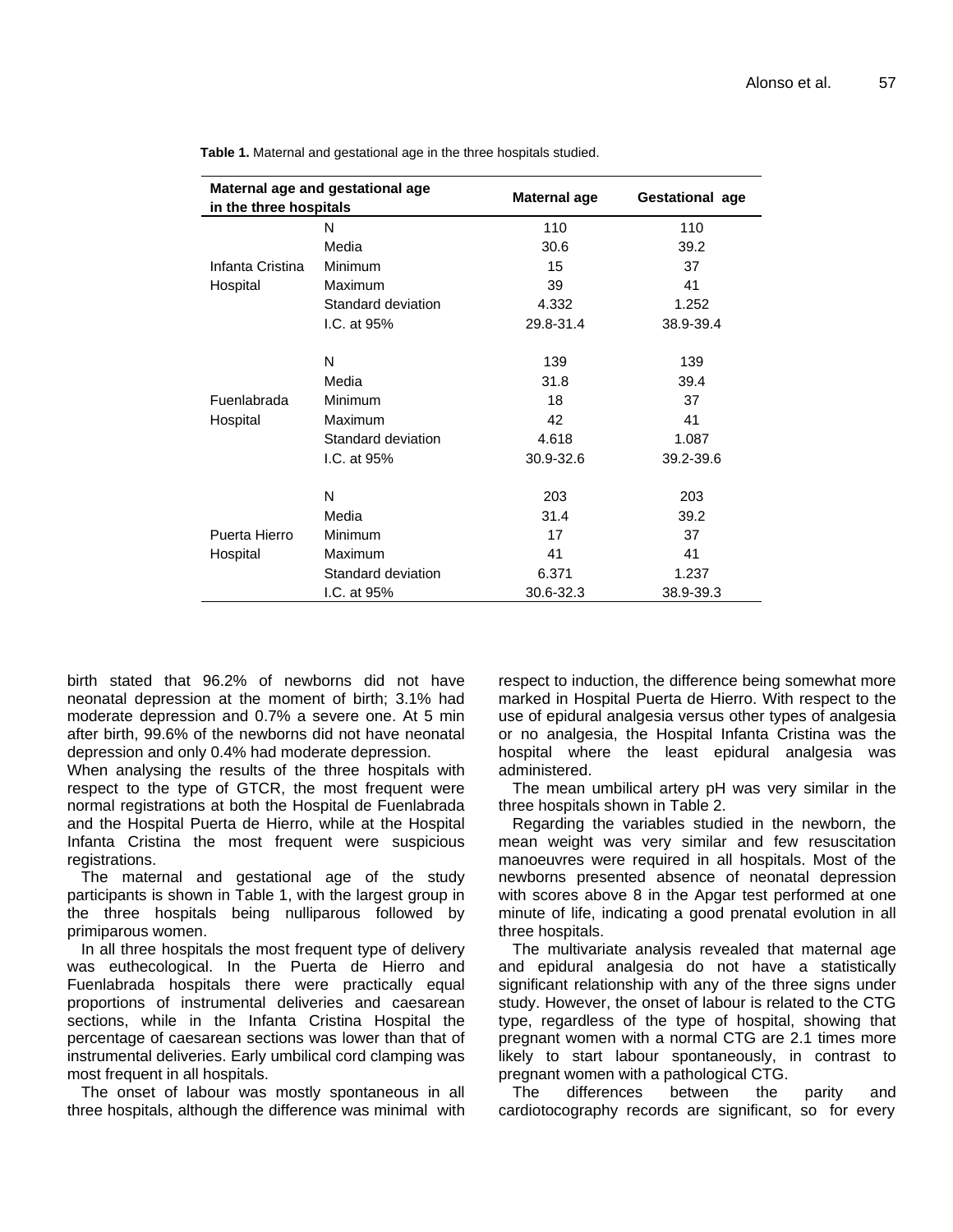| Umbilical artery pH in<br>the three hospitals | Infanta Cristina Hospital | <b>Fuenlabrada</b><br><b>Hospital</b> | Puerta de Hierro<br><b>Hospital</b> |
|-----------------------------------------------|---------------------------|---------------------------------------|-------------------------------------|
| N                                             | 110                       | 139                                   | 203                                 |
| Media                                         | 7.23                      | 7.25                                  | 7.28                                |
| Minimum                                       | 6.90                      | 6.89                                  | 6.87                                |
| Maximum                                       | 7.45                      | 7.42                                  | 7.45                                |
| Standard deviation                            | 0.09397                   | 0.08771                               | 0.08140                             |
| I.C. at $95%$                                 | 7.21-7.24                 | 7.23-7.26                             | 7.27-7.30                           |

**Table 2.** Umbilical artery pH in the three hospitals studied.



**Figure 1.** Type of CTG-umbilical artery pH.

additional delivery, it is 1.6 times more likely to have a normal CTG than a pathological or suspicious one, regardless of the hospital. The existing relationship between the type of umbilical cord clamping and the umbilical artery pH was also verified. It was noted that the average umbilical artery pH is higher in early clamping than in the delayed one, regardless of the type of hospital. However, the cord clamping and the type of CTG are related differently depending on the hospital, since the staff in the *Hospital Puerta de Hierro*, according to the protocol, only clamps the cord early, whereas in the *Hospital Infanta Cristina* and *Hospital de Fuenlabrada* it differs. In both places, pregnant women with suspicious

or pathological CTGs frequently require early clamping, while those with a normal CTG usually undergo delayed clamping in *Hospital Infanta Cristina*, but the type of clamping is similar in the *Hospital de Fuenlabrada*.

The gestational age has a statistically significant relationship with the umbilical artery pH, regardless of the type of hospital, so that, for every week over the gestational age, the average umbilical artery pH of the newborn decreases 0.1 units. The same thing happens with the type of CTG, representing this relationship in Figure 1.

The three indicators under study have a statistically significant relationship with the type of labour, regardless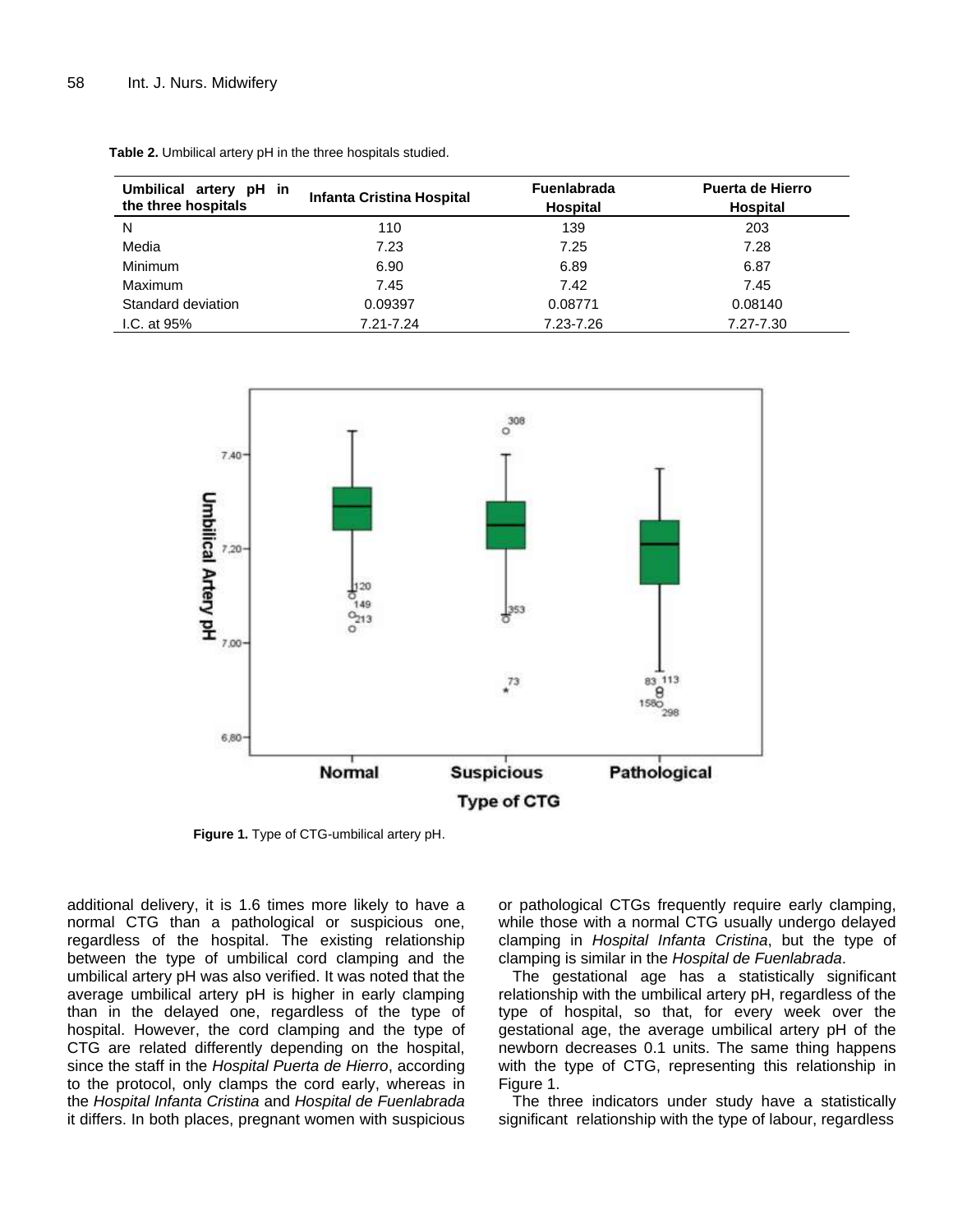

**Figure 2.** Type of labour-umbilical artery pH.

of the hospital. Regarding the CTG, pregnant women with eutocic deliveries are 2.9 times more likely to show normal CTGs compared to those with caesarean births; however, no significant differences have been found between instrumental and caesarean deliveries. Likewise, the umbilical artery pH (Figure 2) and the Apgar test at 1 (Figure 3) and 5 min after birth (Figure 4) show a significant relationship.

Significant differences were only found between the newborn weight and the type of CTG, regardless of the hospital. The average weight of children born of women with a normal CTG is higher than that of children born of women with a suspicious CTG. Among pregnant women with a pathological CTG, there were no differences regarding the other two types of cardiotocography records.

Finally, there were statistically significant differences between neonatal resuscitation and the three signs of perinatal asphyxia, regardless of the hospital. As far as the umbilical artery pH is concerned, when advanced resuscitation manoeuvres are required, the average value of the umbilical cord pH decreases. In the Apgar test at 1 and 5 min after birth, the lower the score, the higher the type of neonatal resuscitation needed. The same applies to the types of CTG, declaring that among pregnant women with a suspicious CTG, it is 4.5 times more likely to need neonatal resuscitation in newborns, contrary to women with a normal CTG; and the offspring of women with pathological CTG are 5.3 times more likely to need neonatal resuscitation manoeuvres than those of pregnant women with a normal CTG.

#### **DISCUSSION**

Authors that compare maternal age with changes in the cardiotocography records do not find a relationship between both variables (González, 2008; Milsom et al., 2002). That is also the case of our study, where we cannot prove a statistically significant relationship between the three types of record in the second stage of labour, the Apgar score and umbilical artery gases, and the maternal age at the moment of birth.

This study proves the relationship between the gestational age and the changes in CTGs: the higher the gestational age (in pregnant women at term), the more frequent to find pathological records as Chauhan et al. (2008) and Casellas and Cabrera (2007) state in their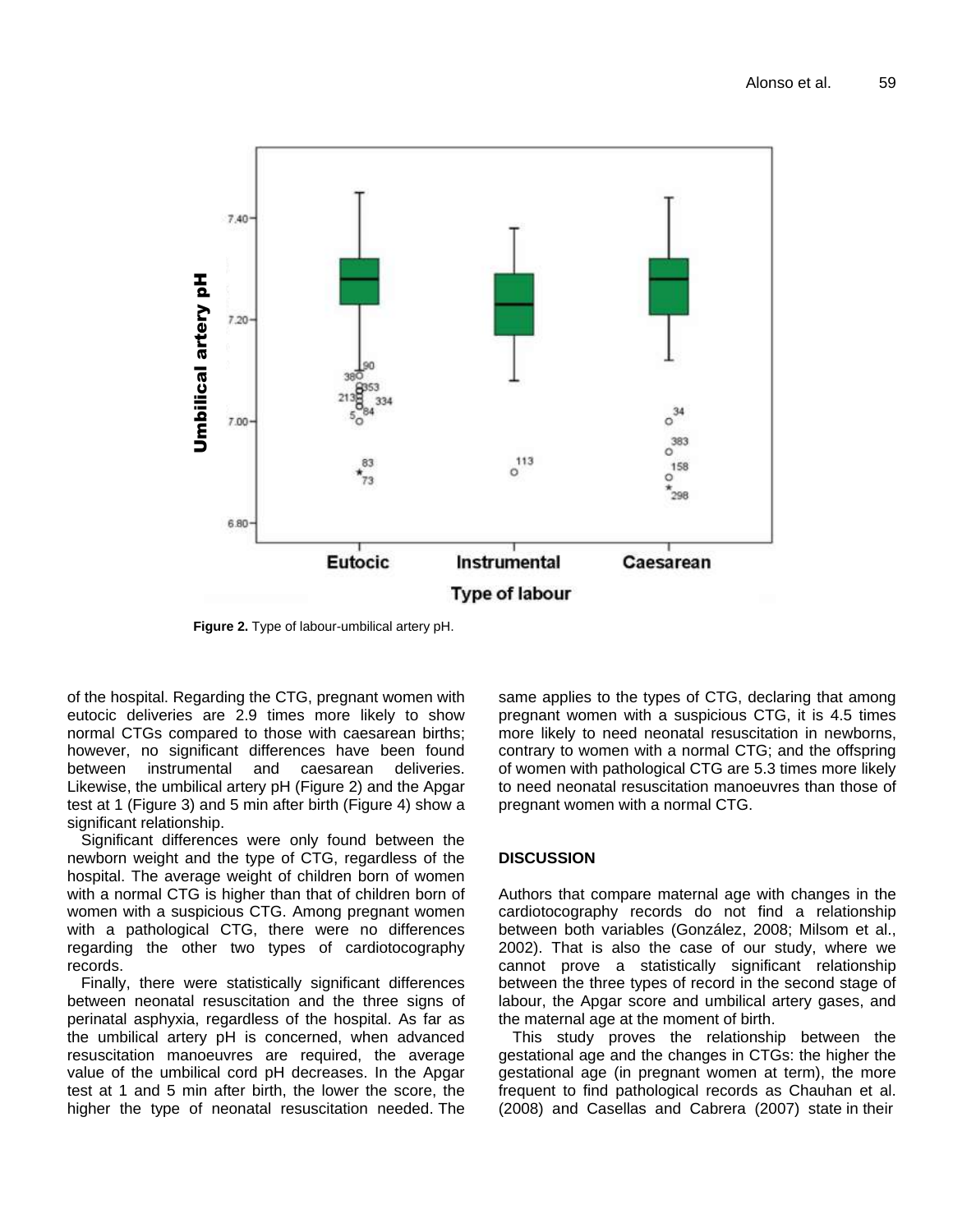

**Figure 3.** Apgar test 1 min alters birth-type of labour.



**Figure 4.** Apgar test 5 min alter birth-type of labour.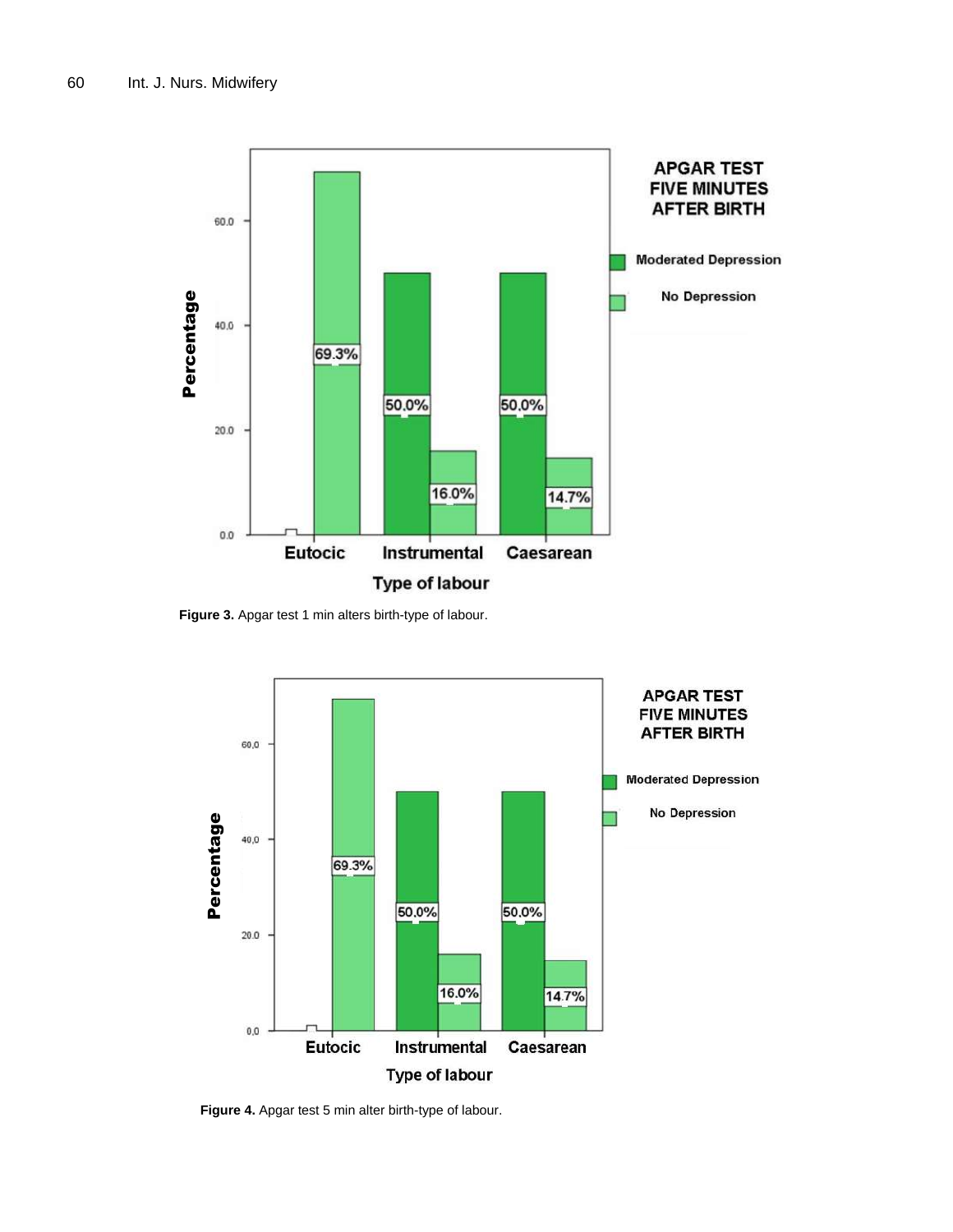studies. On the contrary, there are other studies that find no correlation between these two variables (González, 2008; Galan and Battaglia (2010). Regarding the Apgar test, no significant differences were found based on the weeks of gestation. It might be due to the fact that in our sample we only gathered data on gestations at term. A decreasing Apgar score has been described only in preterm newborns, due to their immature central nervous system and musculoskeletal system, in accordance with Rüdiger et al. (2010) and Acero at al. (2019), as well as in postterm infants, as shown by Salvo et al. (2007). Unlike the reviewed studies (Galan and Battaglia, 2010; López, 2008) in here there is evidence of a relationship between the umbilical artery pH and the weeks of gestation, diminishing the average pH as the gestational age increases.

At the outset, we thought that inducing labour might influence the results, since labour is usually longer and it might affect both the gas results and the Apgar scores, but neither in our study nor in the one by López (2008) it has been observed. The opposite is true for the types of CTG, where pregnant women with a spontaneous onset of labour are more likely to have normal records, contrary to women who require induction. This result was predictable since induction requires an intervention in the natural labour process, which might lead to changes in the cardiotocography records.

Nowadays, epidural analgesia stands out among other methods for pain relief during labour, despite not being exempt of risks, as shown in this study, since in every hospital over 78% of the time they make use of the aforementioned analgesia. There are no significant differences in the use of epidural analgesia in relation to the three variables under study, as it is stated in the articles by Aguilar et al. (Aguilar, 2008) and Paternoster et al. (2001).

The results of this study show that the number of offspring does not affect neither the umbilical artery pH nor the Apgar score. This is a predictable data because the foetal compromise during labour does not depend on maternal parity. However, it has been proven that the higher the number of deliveries, the more frequent it is to have a normal CTG, which might be due to the fact that, as parity increases, deliveries are usually faster.

Other studies (Rivera et al., 2018; López (2008) prove that the average umbilical artery pH is higher in normal deliveries than in caesarean births, a predictable relationship since a large number of caesareans are carried out when suspecting a non-reassuring foetal status. However, in our study, this association is not observed, but there are statistically significant changes between the average pH in instrumental labours in contrast to caesareans, where it is lower. Regarding the types of CTG in the second stage of labour, normal CTGs are less common in instrumental and caesarean

deliveries than in the eutocic ones, an understandable result because the worse the changes in the foetal heart rate during the second stage of labour, the more necessary to receive obstetric intervention, in agreement with the studies by González (2008) and Liu and Liu (2002).

There is a lot of literature (Salvo et al., 2007; Baskett at al., 2006; Laffita at al., 2004) on the relationship between instrumental deliveries and low Apgar scores, since, many times, instrumentation takes place because of acute foetal distress, growth retardation, retroplacental hematomas and abnormal presentations among others, all of which are related to a low Apgar score at the moment of birth. This information is consistent with the results of the present study.

Regarding the umbilical cord clamping compared to the type of labour, it is necessary to reflect on the fact that in caesarean and instrumental deliveries there is more early clamping. In caesareans, it is always done that way to close the surgical wounds as soon as possible. In the case of instrumental deliveries, because they are done when complications arise during labour, newborns might show worse adaptation and need resuscitation manoeuvres immediately after birth. In agreement with the articles published by López (2008), Lievaart and Jong (1984) and Wilberg et al. (2008), our study proves that the average umbilical artery pH is higher with early clamping than with the delayed one, although other studies (Bernal, 2013; Rabe et al., 2019) do not show differences in the mean arterial pH concerning the two types of clamping.

Regarding the Apgar test at 1 and 5 min after birth, there is no correlation with the type of clamping, as it is the case in other studies Sánchez et al. (2006). This is a surprising fact, because, generally, when a newborn finds it difficult to adapt to extrauterine life, it is normal to clamp the umbilical cord early, so that neonatal resuscitation manoeuvres can start as soon as possible. As regards the type of umbilical cord clamping and the CTG type, there are differences depending on the type of hospital. In the *Hospital Puerta de Hierro*, they only clamp the cord early because they use active management of the third stage of labour, so the amount of blood and the blood pressure is considerably higher than the physiological one, consequently early clamping is obligatory. This relationship shows that pregnant women with suspicious and pathological CTG frequently have the cord clamped early, whereas in those with a normal CTG, delayed clamping is usually more common. This is an expected result since, after a normal CTG, newborns usually adapt well to extrauterine life, which allows professionals to delay clamping until a few minutes after birth.

In our study, the average weight of newborns was 3259 g, with no significant differences regarding the umbilical artery pH results. That is the expected outcome, since in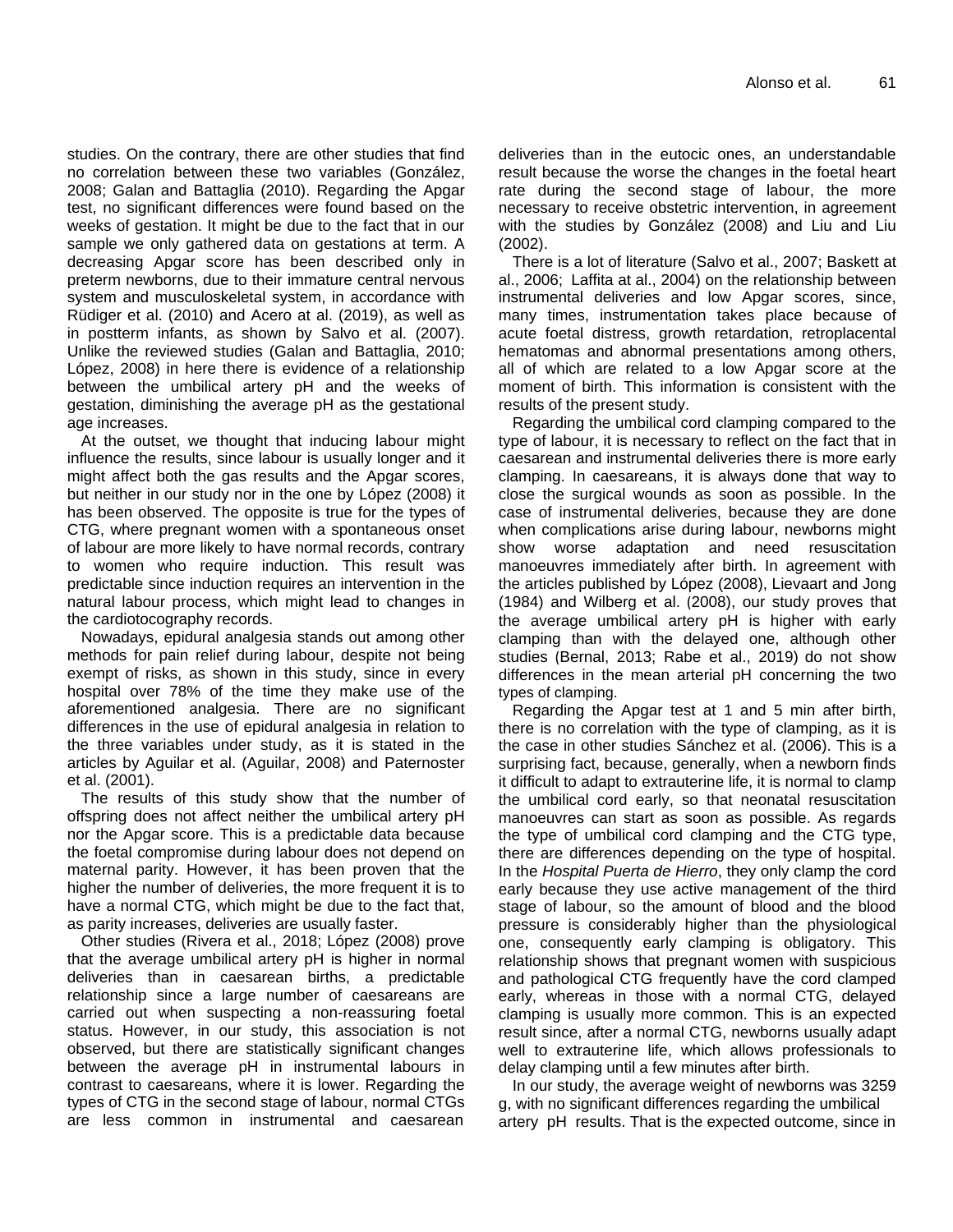the bibliography (Salvo et al., 2007; Bon et al., 2007), there are only references concerning the newborns with growth retardation, where there is a higher rate of acidaemia, hypoxemia and hypercapnia. The same thing happens with the Apgar score: there are no significant differences related to the weight of newborns, contrary to the findings of the literature, where children with low birth weight or exceptionally large are connected with lower Apgar scores (Salvo et al., 2007; Jolly et al., 2003; Bandera et al., 1980). Nonetheless, there are differences between the newborn weight and the CTG types in the second stage of labour, holding that the average weight of newborns whose mothers had a normal CTG is higher than those with a suspicious CTG, as stated by Romero et al. (2011) and Bruce et al. (1980) in their studies where foetuses with uterine growth retardation, due to their lower supplies, are more likely to develop modifications in CTGs.

Perinatal asphyxia is the situation that most frequently requires neonatal cardiopulmonary resuscitation at the moment of birth Arjona (2019). When analysing our results, we verify the relationship between neonatal resuscitation and CTGs. It is a logical result because in records with some changes in the foetal heart rate it is likely that newborns have difficulties adapting to extrauterine life and thus require resuscitation manoeuvres, contrary to López (2008) who reveal in their studies that there is not a relationship between changes in the Foetal Heart Rate and the need to do neonatal resuscitation. The same applies to the existing relationship between the neonatal resuscitation manoeuvres and the umbilical artery pH, a predictable result where the average pH decreases as more resuscitation manoeuvres are required. It is normal since newborns with a lower pH probably adapt worse to extrauterine life in their first minutes. Regarding the Apgar scores and the need for neonatal resuscitation, we were expected to find statistically significant differences in their relationship, because the value at 1 min after birth reflects the foetal adaptation to extrauterine life and the need of resuscitation manoeuvres, whereas at 5 min, the score shows how effective the aforementioned measures have been.

Among the limitations of the present study, there is the inter-observer variability when interpreting the cardiotocography records, since every hospital has a different observer.

As stated by Villanueva and Grajeda (2012) and Schwartz and Young (2006), mean inter-observer agreement is between 20 and 30%, and lower when dealing with pathological or potentially pathological records, as well as when deciding whether a foetus requires intervention. The same applies to the average pH, which depends on the laboratory of each hospital, and the Apgar score, which depends on the person

performing it. Based on the delivery, it will be assessed by the nurse/midwife or paediatrician who carries outthe neonatal resuscitation.

It is important to highlight the external validity of the study, thanks to the registration of a large number of cases and the fact that it is a multicentric study, although it has been proven that results do not depend on the centre.

In further research, it would be interesting to include variables such as prematurity, other types of analgesia, maternal pathology (pre-eclampsia, gestational diabetes, epilepsy, intrauterine growth retardation, oligohydramnios, etc.), maternal position in the second stage of labour, etc. in order to add further data to this line of investigation.

In conclusion, although there is no clear consensus on the indicators of perinatal asphyxia despite the passage of time, it seems that umbilical artery pH, cardiotocographic recording and the Apgar test are indispensable for its diagnosis, hence the importance of taking into account the variables studied in this research such as the onset of labour, parity, gestational age, type of delivery, weight of the newborn and the type of neonatal resuscitation where their relationship with these obstetric and neonatal indicators is demonstrated and which can therefore modify their results.

### **CONFLICT OF INTERESTS**

The authors have not declared any conflict of interests.

#### **REFERENCES**

- Acero O, Ticona M, Huanco D. (2019). Perinatal results of the newborn with low Apgar in the Hospital Hipólito Unanue de Tacna, 2002-2016. Revista Peruana De Ginecología Y Obstetricia 65(1).
- Aguilar MT, Puertas A, Hurtado F, Carrillo MP, Manzanares S, Montoya F (2008). Influence of epidural analgesia on arterial oxygen saturation during the period of dilation. Clínica e Investigación en Ginecología y Obstetricia 35(5):166-171.
- Arjona D (2019). Basic cardiopulmonary resuscitation in pediatrics. Pediatría integral 23(1):46–50.
- Bandera NA, Goire M, Cardona O (2011). Epidemiological factors and low Apgar at birth. Cuban Journal of Obstetrics and Gynecology [online] 37(3):320-329.
- Baskett T, Allen V, O'Conell C, Allen A (2006). Predictors of respiratory depression at birth in the term infant. BJOG An International Journal of Obstetrics & Gynaecology 113(7):769-774.
- Bernal EE (2013). Characteristics of the analysis of arterial and venous umbilical blood at birth and when clamping the umbilical cord, in term newborns without risk factors, in Bogotá (Colombia) [Doctoral dissertation]. Colombia: Editorial of the National University of Colombia, University of Colombia.
- Bon C, Raudrant D, Poloce F, Champion F, Golfier F, Pichot J, Revol A (2007). Biochemical profile of fetal blood sampled by cordocentesis in 35 pregnancies complicated by growth retardation*.* Pathologie Biologie 55(2):111-20.
- Bruce SL, Petrie RH, Davidson J (1980). Prediction of anormal umbilical cord position and intrapartum cord problems from the nonstress test. Diagnostic Gynecology and Obstetrics 2(1):47-49.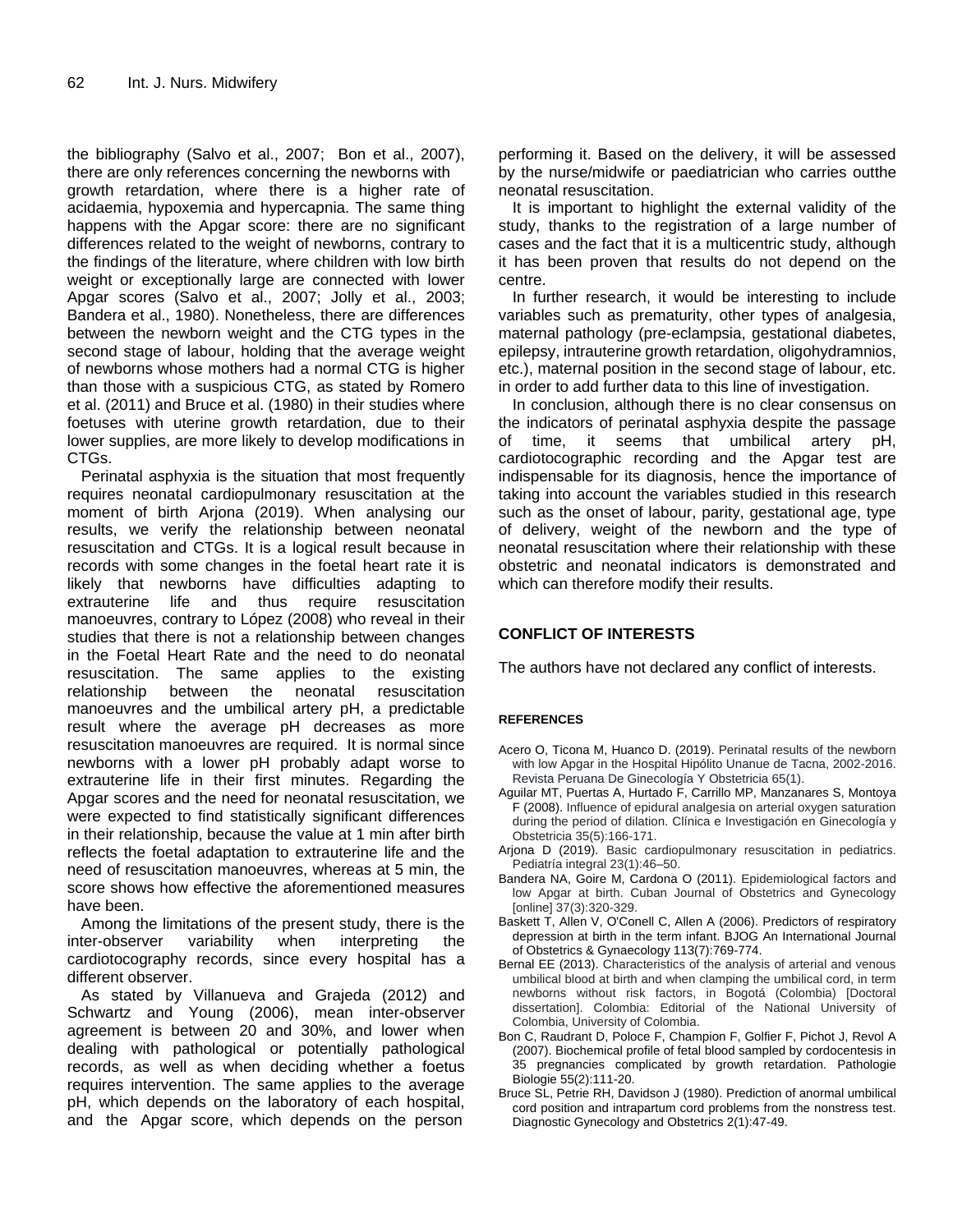- Cardiopulmonary Resuscitation Group of the Spanish Society of Neonatology. (2004). Recommendations in neonatal resuscitation. Anales de Pediatría (Barcelona) 60(1):65-74.
- Casellas M, Cabrera S (2007). Control of antepartum fetal well-being. Biophysical methods and biochemicals. In: Cabero L, Saldívar D, Cabrillo E directors. Obstetrics and Medicine Maternal-Fetal. Madrid: Editorial Médica Panamericana pp. 277-289.
- Chamy V, Cardemil F, Betancour P (2009). Obstetric and perinatal risk in pregnant women over 35 years of age. Chilean Journal of Obstetrics and Gynecology 74(6):331-8.
- Coronilla O. (2004). Correlation between cardiotocographic record and umbilical cord arterial blood pH. [Doctoral Dissertation online]. Veracruz: Veracruzana University. [cited 15 January 2015]. P. 48. Available at:

http://cdigital.uv.mx/bitstream/123456789/33758/1/coronilla%20contr erasgine.pdf

- Cullen PJ, Salgado E. (2009). Basic concepts for the management of perinatal asphyxia and hypoxic-ischemic encephalopathy in the neonate. Revista Mexicana de Pediatría 76(4);174-180.
- Chauhan SP, Klauser CK, Woodring TC, Sanderson M, Magann EF, Morrison JC (2008). Intrapartum nonreassuring fetal heart rate tracing and prediction of [86] adverse outcomes: interobserver variability. American Journal of Obstetrics Gynecology 199(6):623.
- Cleberson F, Baccarat MC, Cristina LF, Aparecida GM. (2014). Morbidity and mortality among newborns at risk: a bibliographic review. Global Nursing 13(36):298-309. Available at: [http://scielo.isciii.es/scielo.php?script=sci\\_arttext&pid=S16956141201](http://scielo.isciii.es/scielo.php?script=sci_arttext&pid=S169561412014000400017&lng=es) [4000400017&lng=es](http://scielo.isciii.es/scielo.php?script=sci_arttext&pid=S169561412014000400017&lng=es)
- Domínguez F (2016). Neonatal resuscitation update. Revista Cubana de Pediatría 88(3):388-394. Available at: [http://scielo.sld.cu/scielo.php?script=sci\\_arttext&pid=S0034-](http://scielo.sld.cu/scielo.php?script=sci_arttext&pid=S0034-75312016000300012&lng=es) [75312016000300012&lng=es.](http://scielo.sld.cu/scielo.php?script=sci_arttext&pid=S0034-75312016000300012&lng=es)
- García A, Martínez M, Arnaez J, Valverde E, Quero J*.* (2008). Intrapartum asphyxia and hypoxic-ischemic encephalopathy. Madrid: Therapeutic Diagnostic Protocols of the AEP: Neonatology; [Accessed 21 December 2020]. Available at: [http://www.aeped.es/protocolos.](http://www.aeped.es/protocolos)
- Galan H, Battaglia F. (2010). Placental perfusion and nutrient transfer. In: Reece E. Director. Clinical obstetrics. Madrid: Editorial Médica Panamericana pp. 236-251.
- González MD. (2008). Cardiotocographic records with variable decelerations intrapartum: application of fetal pulse oximetry as a supportive test to improve the quality of fetal control [Doctoral Dissertation]. Granada: Editorial of the University of Granada, University of Granada.
- Jolly M, Sebire N, Harris J, Regan L, Robinson S (2003). Risk factors for macrosomia and its clinical consequences: a study of 350, 311 pregnancies. European Journal of Obstetrics and Gynecology and Reproductive Biology 111(1):9-14.
- Juanes de Toledo B (2013). The timing of clamping the umbilical cord in term and preterm deliveries and its maternal-infant consequences: a systematic review of randomized clinical trials. Evidence in Pediatrics 9:36.
- Laffita A, Ariosa J, Cutié JR (2004). Low Apgar at birth and peripartum events. Cuban Journal of Obstetrics and Gynecology [online series]. [cited 2015 May 6]; 30 (1): [approx 8p.]. Available at: http://www.bvs.sld.cu/revistas/gin/vol30\_1\_04/gin02104.htm.
- Liu S, Liu P (2002). Management of abnormal fetal heart rate in the second stage of labor. Zhonghua fu Chan ke za zhi 37(8):462-464.
- Lievaart M, De Jong PA (1984). Acid-base equilibrium in umbilical cord blood and time of cord clamping. Obstetrics and Gynecology 63(1):44-47.
- Lombardía J, Fernández ML (2001). Practical guide in gynecology and obstetrics. Madrid: Group E. Entheos 630-1.
- López MS (2008). Influence of labor on oxygen saturation of fetuses with signs of hemodynamic redistribution [Doctoral dissertation]. Granada: Editorial of the University of Granada, University of Granada.
- Martínez M (2008). Perinatal and neurological morbidity associated with

sentinel events. [Doctoral dissertation]. Madrid: Editorial of the Autonomous University of Madrid, Autonomous University of Madrid.

- Milsom I, Ladfords L, Thiringer K, Nicklasson A, Odeback A, Thornberg E (2002). Influence of maternal, obstetric and fetal risk factors on the prevalence of birth asphyxia at term in a swedish urban population. Acta Obstetricia et Gynecologica Scandinavica 81(10):909-917.
- Protection of Personal Data and guarantee of digital rights. Organic Law 3/2018, of December 5, 2018. Official State Gazette, nº 294, (12-06- 2018).
- Paternoster DM, Micaglio M, Tambuscio G, Bracciante R, Chiarenza A (2001). The effects of epidural analgesia and uterine contractions on fetal oxygen saturation during the first stage of labour. International Journal of Obstetric Anesthesia 10(2):103-107.
- Rabe H, Gyte GML, Díaz-Rossello JL, Duley L (2019). Effect of timing of umbilical cord clamping and other strategies to influence placental transfusion at preterm birth on maternal and infant outcomes. Cochrane Database of Systematic Reviews Issue 9. Art. No.: CD003248. DOI: 10.1002/14651858.CD003248.pub4
- Rabe H, Gyte GML, Díaz-Rossello JL, Duley L (2019). Effect of timing of umbilical cord clamping and other strategies to influence placental transfusion at preterm birth on maternal and infant outcomes. Cochrane Database of Systematic Reviews, Issue 9. Art. No: CD003248. DOI: 10.1002 / 14651858.CD003248.pub4
- Romero G, Pulido VH, Gutiérrez M, García R, Torres G (2011). Heart rate in fetuses with growth and development restriction. Clínica e Investigación en Ginecología y Obstetricia 38(5):173-180.
- Rivera MA, Lara NT, Baró T (2018). Asphyxia at birth: maternal risk factors and their impact on neonatal mortality. Revista Información Científica  $97(5)$  Available at: [http://scielo.sld.cu/scielo.php?script=sci\\_arttext&pid=S1028-](http://scielo.sld.cu/scielo.php?script=sci_arttext&pid=S1028-99332018000501020&lng=es) [99332018000501020&lng=es.](http://scielo.sld.cu/scielo.php?script=sci_arttext&pid=S1028-99332018000501020&lng=es)
- Rincón D, Foguet A, Rojas M, Segarra, E, Sacristán E, Teixidor R, Ortega A (2014). Tiempo de pinzamiento del cordón umbilical y complicaciones neonatales, un estudio prospectivo. In Anales de Pediatría 81(3):142-148. Elsevier Doyma.
- Rüdiger M, Küster H, Herting E, Berger A, Müller C, Urlesberger B, Simma B, Poets CF, Wauer RR, Tschirch E (2009). Variations of Apgar score of very low birth weight infants in different neonatal intensive care units. Acta paediatrica 98(9):1433-1436.
- Rodríguez MA, García V, Delgado M, Macarro D (2016). Benefits of late cord clamping. Rev Paraninfo Digital; 25. Available at: http://www.index-f.com/para/n25/024.php
- Sánchez A, Gómez A, Pérez MC, Martínez E(2006). Pinzamiento tardío vs. Pinzamiento precoz del cordón umbilical. Medicina. Naturista 10:620-637.
- Salvo H, Flores J, Alarcón J, Nachar R, Paredes A (2007). Risk factors for low Apgar test in newborns. Chilean Journal of Pediatrics 78(3):253-260.
- Statistical Package for Social Sciences, versión 22.0 for Windows, Rel. 19.0.2010. Chicago: SPSS Inc.
- Schwartz N, Young BK (2006). Intrapartum fetal monitoring today. Journal of Perinatal Medicine 34:99-107.
- Spanish Society of Gynecology and Obstetrics (SEGO) (2008). SEGO protocols. Practical guide and warning signs in attendance at childbirth. [Online Monograph]. Madrid: SEGO Documents; [Accessed 15 December 2020]. Available [http://www.prosego.com/index.php.](http://www.prosego.com/index.php)
- Tomé E, López S, González ME (2016). Does delayed cord clamping influence the neonatal pH result? [Internet]. [Cited 2021 Jun 01]; 10 (2). Available at: http://scielo.isciii.es/scielo.php?script=sci\_arttext&pid=S1988-

348X2016000200005&lng=es.

- Vargas-Vaca Y, Devia C, Bertolotto AM., Suárez Obando F (2019). Characterization of newborns with moderate or severe perinatal asphyxia managed with selective cerebral hypothermia in the Newborn Unit of the San Ignacio University Hospital from June 2015 to March 2017. Univ. Medicina. [Internet]. [cited 2021 Jun 1]; 60(4):1- 10. **Available at: Available at:** 
	- [https://revistas.javeriana.edu.co/index.php/vnimedica/article/view/240](https://revistas.javeriana.edu.co/index.php/vnimedica/article/view/24027)